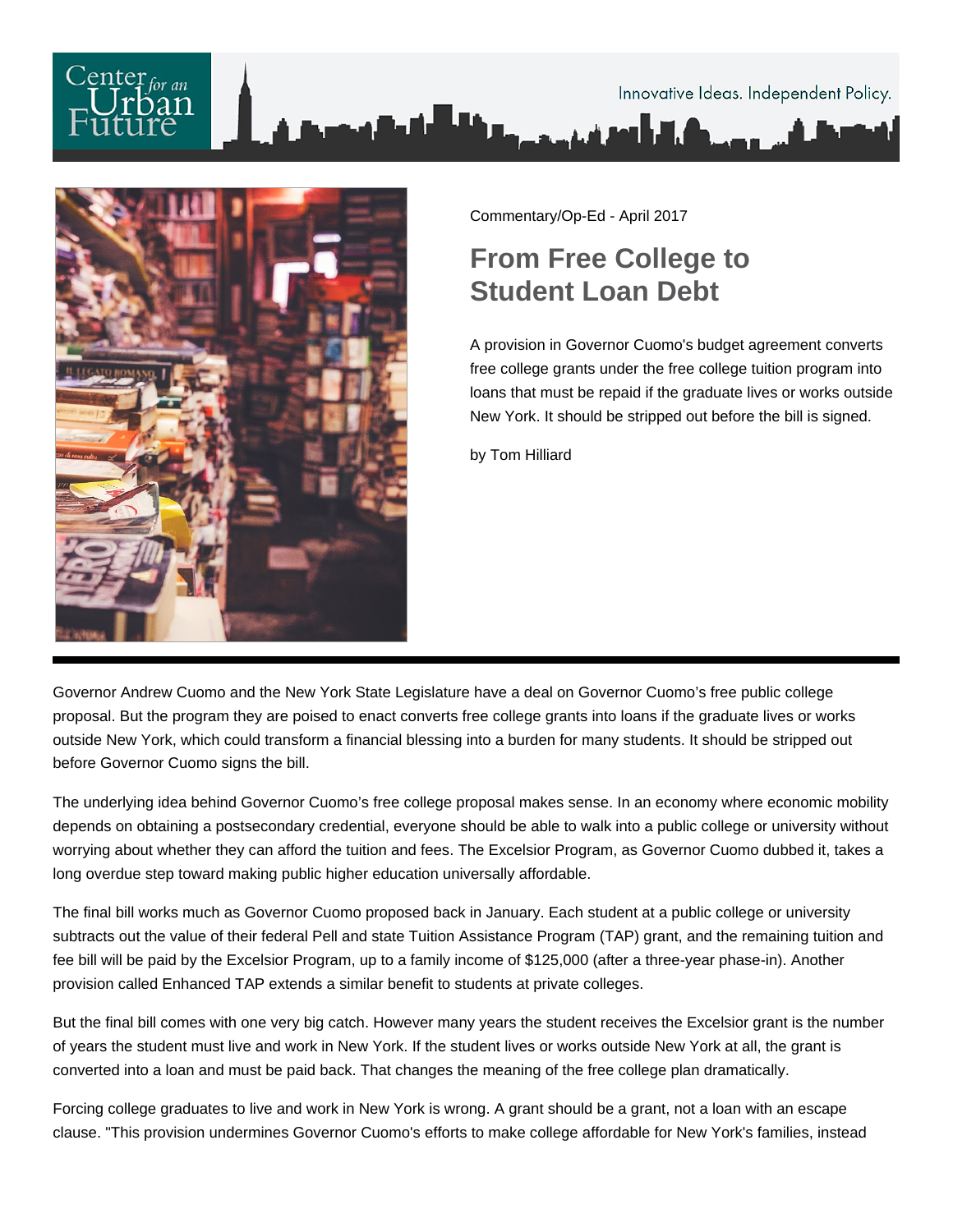constraining their future economic opportunities," says Sara Goldrick-Rab, a professor at Temple University and high-profile supporter of the free public college movement.

The provision is also dangerous. Students may not understand what they are getting into when they accept the money. And, to be clear, they are not simply agreeing to live in New York for up to five years after graduation. They are also agreeing to work in New York. So a graduate who lives in Chatham and four years later gets a summer job in Pittsfield could suddenly face a student loan burden of up to \$27,500.

The bill has other shortcomings. Its requirement of 15 credit hours per semester, every semester, is unrealistic for many students. It provides no benefits for low-income students whose tuition is paid by TAP and Pell, but who struggle to pay living expenses. There are no companion benefits to improve student completion rates at public colleges where the odds of dropping out are higher than the odds of graduating. But these are omissions that could be fixed in subsequent years.

The state live and work requirement, on the other hand, is a burden that the state plans to impose on students it claims to be helping. The State Legislature would do better to take an extra day to strip it out and send Governor Cuomo a bill that really serves New York's college students.

Image credit: Cristina Gottardi

This commentary was made possible through generous support from the Clark Foundation , the Altman Foundation , and the Bernard F. and Alva B. Gimbel Foundation . We are also grateful for support from Fisher Brothers for the Center for an Urban Future's Middle Class Jobs Project, and ongoing support from a number of other philanthropic funders.

## RELATED PRESS

[N.Y.'s Tuition-Free Dream Meets Deta](https://www.insidehighered.com/news/2017/04/17/new-yorks-tuition-free-college-program-sparks-debates-and-defenses)ils

Inside Higher Ed, by Rick Seltzer, April 17, 2017

[Cuomo's Tuition-Free College Plan Has A Big Catch, Critics](http://gothamist.com/2017/04/10/tuition_free_college_cuomo.php) Say

Gothamist, by Emma Whitford, April 10, 2017

[Free SUNY tuition clouded by fine pri](http://www.lohud.com/story/news/politics/politics-on-the-hudson/2017/04/18/free-suny-tuition-clouded-fine-print/100607312/)nt

Lo Hud, by Joseph Spector, April 18, 2017

[Cuomo's promise of free college tuition has a major catch, exper](http://www.chalkbeat.org/posts/ny/2017/04/10/cuomos-promise-of-free-college-tuition-has-a-major-catch-experts-say/)ts say

Chalkbeat, by Monica Disare, April 10, 2017

[Free Public College Has Arrived in New York — With Some Big Cat](http://www.villagevoice.com/news/free-public-college-has-arrived-in-new-york-with-some-big-catches-9870598)ches

The Village Voice, by Alexandria Neason, April 10, 2017

## [Tuition plan demands students stay in New Y](http://www.timesunion.com/tuplus-local/article/Tuition-plan-demands-students-stay-in-New-York-11064494.php)ork

Albany Times Union, by Casey Seiler, April 11, 2017

## [Churchill: Free college tuition? Don't believe Cuomo's h](http://www.timesunion.com/tuplus-local/article/Churchill-Free-college-tuition-Don-t-believe-11069953.php)ype